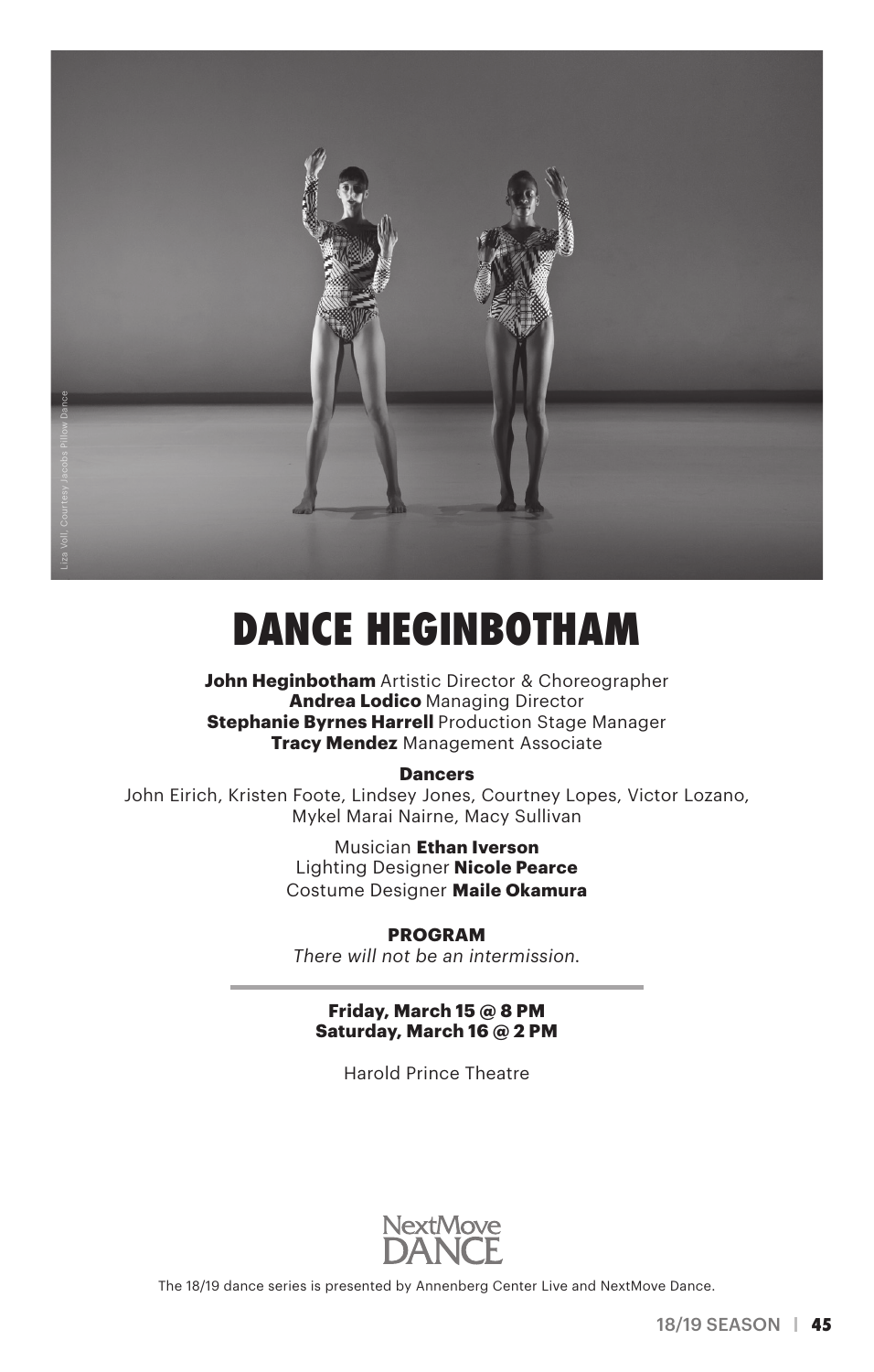# PROGRAM NOTES

#### *Twin*

**Choreographer** John Heginbotham **Music** Aphex Twin - *Finger Bib; Kessondalef; Gwely Mernans; Cock/Ver10; Gwarek2; Jynweythek; Nanou2* **Dancers** John Eirich, Kristen Foote, Lindsey Jones, Courtney Lopes, Victor Lozano, Macy Sullivan **Lighting Designer** Nicole Pearce

**Costume Designer** Maile Okamura

World Premiere: May 10, 2012 at the Jerome Robbins Theater, Baryshnikov Arts Center (New York, NY)

*Twin* was developed in residence at the Baryshnikov Arts Center with support from The Jerome Robbins Foundation New Essential Works (NEW) Program, The Rockefeller Brothers Fund and The Enoch Foundation. Additional support for the creation of *Twin* provided by a Mertz Gilmore Foundation Late-Stage Production Stipend.

#### *Easy Win*

**Choreographer** John Heginbotham

**Music** Ethan Iverson - *If Not, Then Waltz; Lily Pad; Jumps for Harriett; An Unlikely Romeo; Slow Grind; I'd Love a Rag; Movie Cue; Big Three*

**Musician** Ethan Iverson, piano

**Dancers** John Eirich, Kristen Foote, Lindsey Jones, Courtney Lopes, Victor Lozano, Mykel Marai Nairne, Macy Sullivan

**Lighting Designer** Nicole Pearce **Costume Designer** Maile Okamura

World Premiere: August 4, 2015 at the Gerald R. Ford Amphitheater, Vail International Dance Festival (Vail, CO)

*Easy Win* is dedicated to John's mother, Jeanie Heginbotham, in honor of her 70th birthday.

*Easy Win* was commissioned by the Vail International Dance Festival, Damian Woetzel, Director. Music commissioned by the Charles and Joan Gross Family Foundation. Support for the creation and touring of *Easy Win* provided by the Dance Heginbotham Commissioners' and Benefactors' Circles, the Hollister-Clagett Family Foundation for the Performing Arts and the National Endowment for the Arts. *Easy Win* was developed with the support of a 2015 CUNY Dance Initiative Residency at Kingsborough College, and was created, in part, at the Mark Morris Dance Center and Baryshnikov Arts Center.

# ABOUT THE ARTISTS

#### **Dance Heginbotham**

The mission of Dance Heginbotham is to move people through dance.

Dance Heginbotham (DH) is a New York-based contemporary dance company committed to supporting, producing and sustaining the work of choreographer John Heginbotham. With an emphasis on collaboration, DH enriches national and international communities with its unique blend of inventive, thoughtful and rigorous dance theatre works.

Founded in 2011, DH has quickly established itself as one of the most adventurous and exciting new companies on the contemporary dance scene, and is celebrated for its vibrant athleticism, humor and theatricality, as well as its commitment to collaboration. DH has shared the stage with music icons including Alarm Will Sound, Brooklyn Rider, Gabriel Kahane and Shara Nova, and members of The Knights orchestra.

Well-known for his 14-year tenure as a dancer with Mark Morris Dance Group, Artistic Director John Heginbotham creates work known for its "tight formal structure and inventive movement, bolstered by a disarming wit and strangeness" *(The New Yorker).* In recognition of his unique artistic vision, Heginbotham received the 2014 Jacob's Pillow Dance Award.

DH had its world premiere in January of 2012 at The John F. Kennedy Center for the Performing Arts and has since been presented by Arts Brookfield, Baryshnikov Arts Center, Brooklyn Academy of Music, Carolina Performing Arts, Harkness Dance Festival, Jacob's Pillow Dance Festival, The Joyce Theater, Lincoln Center for the Performing Arts, The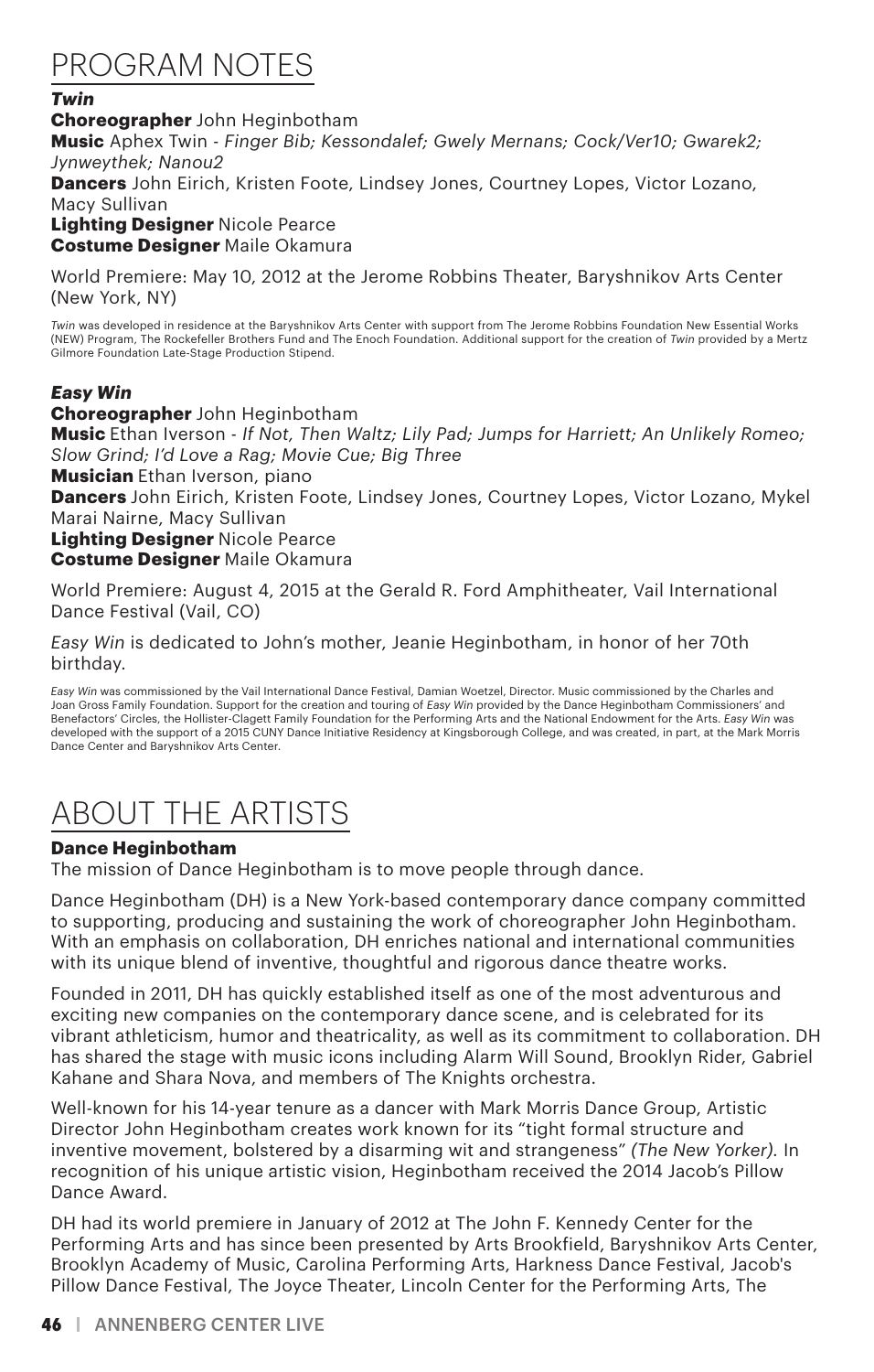Metropolitan Museum of Art, and Vail International Dance Festival, among others. In the spring of 2016, the company toured to Indonesia, Laos and the Philippines as cultural ambassadors of the United States with the DanceMotion USA program, a project of the US Department of State's Bureau of Educational and Cultural Affairs (ECA), produced by BAM.

DH celebrated its fifth anniversary in February 2017 with the world premiere of *Lola,* performed with the world-renowned violinist Joshua Bell, and commissioned by The John F. Kennedy Center for the Performing Arts and the National Symphony Orchestra, Christoph Eschenbach, Music Director, as part of the 2016-2017 season. DH premiered its new evening-length dance theatre work, *The Principles of Uncertainty,* created in collaboration with artist/designer Maira Kalman, at Jacob's Pillow Dance Festival in August 2017, followed by the New York premiere at BAM's 2017 Next Wave Festival.

# **John Heginbotham** (Artistic Director & Choreographer)

Originally from Anchorage, Alaska, Heginbotham graduated from The Juilliard School in 1993, and was a member of Mark Morris Dance Group (1998-2012). In 2011, he founded Dance Heginbotham (DH), which has been presented and commissioned by Baryshnikov Arts Center, Brooklyn Academy of Music, Duke Performances, Jacob's Pillow Dance Festival, The John F. Kennedy Center for the Performing Arts, The Joyce Theater, Lincoln Center for the Performing Arts, and The Metropolitan Museum of Art, among others.

Heginbotham received a 2018 Guggenheim Fellowship and in June 2014, he was awarded the prestigious Jacob's Pillow Dance Award in recognition of his unique choreographic vision and promise. Heginbotham was awarded a 2017/18 New York City Center Choreography Fellowship, was a 2016 Fellow at NYU's Center for Ballet and the Arts, and is a two-time recipient of the Jerome Robbins Foundation New Essential Works (NEW) Fellowship (2010, 2012).

Active as a freelance choreographer, Heginbotham's current projects include John Adams' *Girls of the Golden West,* directed by Peter Sellars (premiered at San Francisco Opera in 2017, touring internationally in 2019); *Candide* (premiere with Orlando Philharmonic in 2016, touring with The Knights chamber orchestra in 2018/19); and the acclaimed *Oklahoma!,* directed by Daniel Fish (premiered at Bard Summerscape in 2015 with performances at St. Ann's Warehouse in 2018).

#### **John Eirich** (Performer)

Eirich was raised in Orlando, FL, where he studied ballet and jazz at Southern Ballet Theatre. He earned his BFA in dance from New World School of the Arts in 2005, was a student at Jacob's Pillow Contemporary Traditions Program and performed with Miami Contemporary Dance Company, the Florida Grand Opera and Amy Marshall Dance Company. Eirich was a member of Taylor 2 (2006-2010) and Dušan Týnek Dance Theatre (2010-16) and has been a member of TAKE Dance since 2007. He joined Megan Williams Dance in 2017. Eirich has also performed in *The Magic Flute* at the Opera Theatre of St. Louis directed by Isaac Mizrahi (2014), *Missa Brevis* with Limón Dance Company and L*'Allegro, il Penseroso, ed il Moderato* and *The Hard Nut* with the Mark Morris Dance Group. Eirich has danced for Dance Heginbotham since 2011.

# **Kristen Foote** (Performer)

Foote is originally from Toronto, Canada, and joined the Limón Dance Company in 2000. She has since performed as a soloist in roles by José Limón, Isadora Duncan, Doris Humphrey, Anna Sokolow, Jiří Kylián, Donald McKayle, Murray Louis, Lar Lubovich, Susanne Linke, and Adam Hougland. Her training began in Toronto where she studied in ballet, tap and jazz before joining the Canadian Children's Dance Theatre, where she toured with the International Pre-Professional Company and began her training of the Limón technique. She has been hailed by the *New York Times* as "marvelously versatile" and has been recognized by *Dance Magazine* in its "Top 25 To Watch" in 2005, as one of the "Most Amazing Performers" of 2010, and a featured dancer in the September 2011 edition. In addition, she has also been a guest artist with the Yard, Thang Dao Dance Theater, Riedel Dance Theater and with Catherine Gallant and Dancers. She has also performed with Mark Morris Dance Group, was a Radio City Rockette and is a member of AUSTERLAND and Pajarillo Pinta'o. Foote teaches Limón master classes and workshops and re-stages Limón repertory across the U.S. and Canada. Foote is proudly supported by The Bay & Paul Foundations and the Enoch Foundation.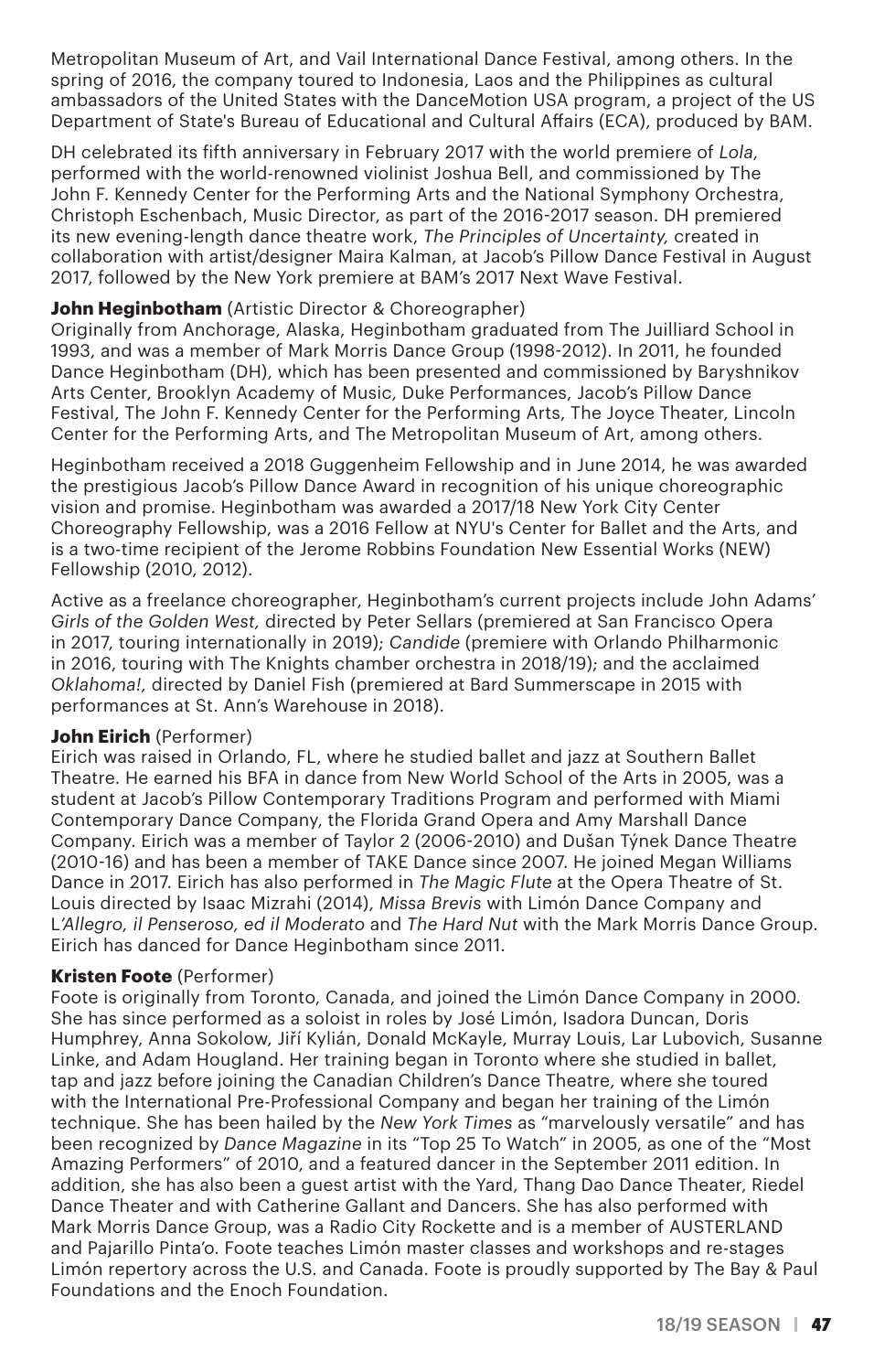# **Lindsey Jones** (Performer)

Jones is originally from St. Louis, MO. She attended London Contemporary Dance School and received her BFA from SUNY Purchase. Jones has performed with GREYZONE, Jonathan Allen, Ian Spencer Bell, June Finch, Adriane Lee, Jordana Toback and The Dreamland Follies, and is currently working with Pam Tanowitz Dance, Bill Young, Caleb Teicher & Company, Kimberly Bartosik/daela, Sally Silvers & Dancers, and the Merce Cunningham Trust. She originated the role of 'The Cat' in Isaac Mizrahi's *Peter & the Wolf* and was featured in his production of *The Magic Flute* at the Opera Theatre of St. Louis. Jones has collaborated and performed with the musical artists Blood Orange, kuxxan SUUM, Loving You, and Stone Cold Fox. Jones has been dancing with Dance Heginbotham since 2012.

# **Courtney Lopes** (Performer)

Originally from Bermuda, Lopes attended the University of North Carolina School of the Arts for her high school education focusing on contemporary dance, and graduated magna cum laude with a BFA in dance from SUNY Purchase in 2012. Lopes had the opportunity to study abroad in Taiwan at the Taipei National University of the Arts, and has studied with the American Dance Festival, José Limón Dance Company, and Doug Varone and Dancers. Lopes has performed works by choreographers such as Mark Morris, Lar Lubovitch, Paul Taylor, Jessica Lang and Huang Yi of Cloud Gate Dance Company. Lopes is delighted to be working with Dance Heginbotham, MeenMoves, Sue Bernhard Danceworks, Kathryn Alter & Dancers, and Megan Williams Dance.

# **Victor Lozano** (Performer)

Lozano is originally from Houston, TX, where he began his dance training at The Houston Ballet and Houston Metropolitan Dance Center. He received his BFA from The Juilliard School under the direction of Lawrence Rhodes, and was awarded with the Juilliard Career Advancement Fellowship in 2016 and 2017. Lozano has performed with the Lar Lubovitch Dance Company and Brian Brooks Dance, and is currently working with Pam Tanowitz Dance, Madboots Dance, and the Merce Cunningham Trust. Lozano is very excited to join Dance Heginbotham for the 2018-2019 season.

# **Mykel Marai Nairne** (Performer)

Born and raised in New York City, Nairne is a Brooklyn-based dancer, performer and filmmaker. She received most of her formal dance training at The Ailey School, where she held the Josephine Premice, Lizabeth & Frank Newman, and Henry & Lucy Moses Fellowships. Nairne earned her BA in film and media studies with a concentration in documentary video production from Dartmouth College. Upon graduating in 2016, Nairne re-engaged with dance through intensives with Earl Mosley's Institute of the Arts, American Dance Festival and Movement Invention Project. She has had the privilege of performing works by Bill T. Jones, Merce Cunningham, Robert Battle, Earl Mosley and Pedro Ruiz, among others. Nairne is thrilled to join Dance Heginbotham during its 2018-19 season.

# **Maile Okamura** (Costume Designer)

Okamura has designed and constructed dance and opera costumes for Dance Heginbotham, Mark Morris Dance Group, Houston Ballet, Atlanta Ballet, Tanglewood Music Festival, American Classical Orchestra and Bard College. Okamura was a member of Mark Morris Dance Group (1998-2016) and currently dances with Pam Tanowitz Dance.

#### **Nicole Pearce** (Lighting Designer)

Previously with John Heginbotham: 10 works (Dance Heginbotham & Atlanta Ballet). Selected dance with Mark Morris, Jessica Lang, Robert Battle, Aszure Barton, Sonya Tayeh, Brian Brooks, Andrea Miller, Alexander Ekman, Kyle Abraham and Annabelle Lopez-Ochoa, and companies including The Joffrey Ballet, Atlanta Ballet, Houston Ballet, The National Ballet of Japan, Gallim Dance, Pacific Northwest Ballet, Jessica Lang Dance, Hubbard Street, Mark Morris Dance Group, Alvin Ailey American Dance Theater, Nederlands Dance Theater and American Ballet Theater. Selected New York theatre credits includes work with directors: Edward Albee, Amir Nazir Zuabi, Ed Sylvanus Iskandar and Jade King Carroll, and with companies including McCarter Theater, Long Wharf Theater, Hartford Stage, Williamstown Theater Festival, Arizona Opera and Minnesota Opera. nicolepearcedesign.com